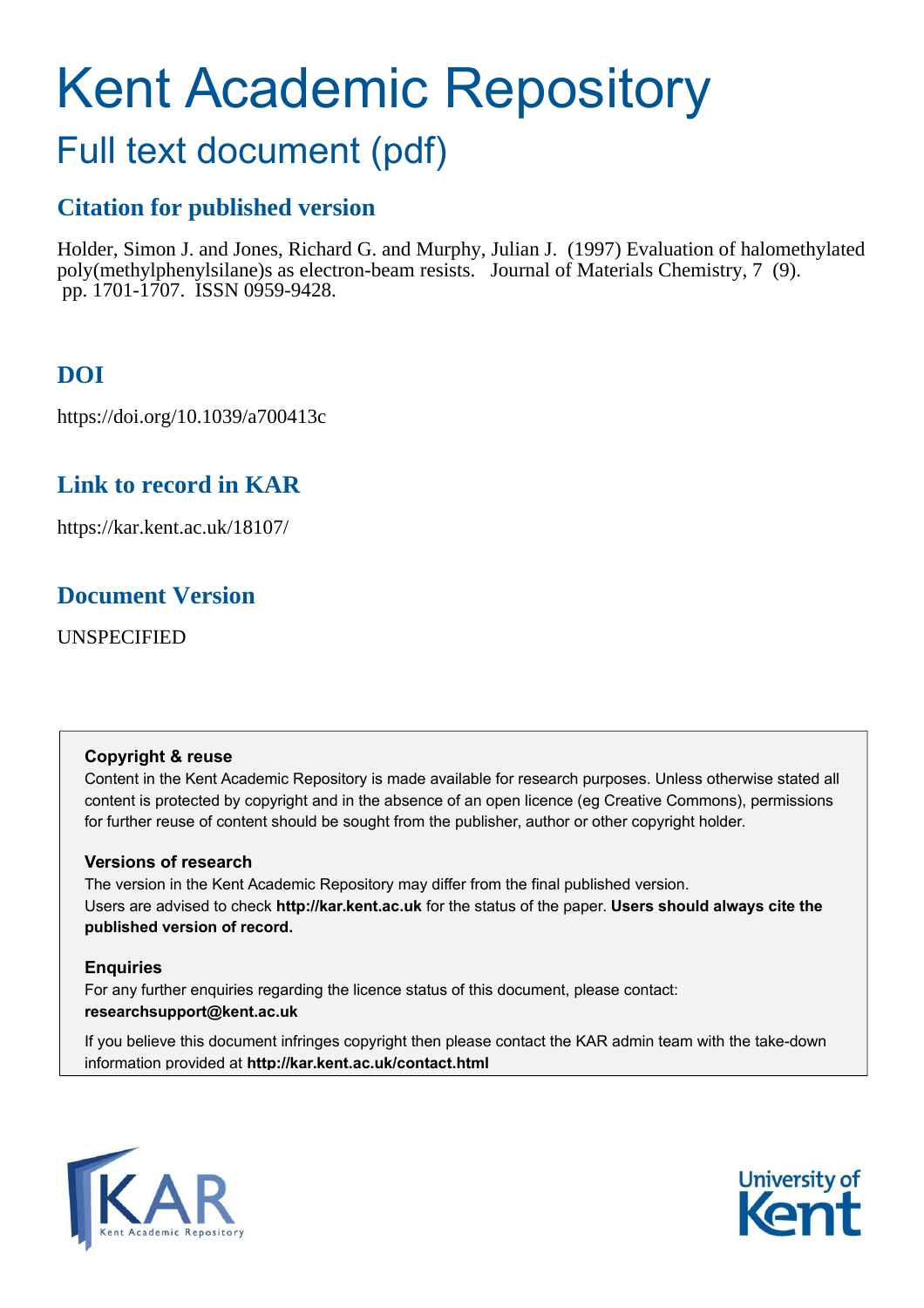### Evaluation of halomethylated poly(methylphenylsilane)s as electron-beam resists

### Simon J. Holder, Richard G. Jones\* and Julian J. Murphy

Centre for Materials Research, Department of Chemistry, University of Kent at Canterbury, Kent, UK CT2 7NH

Polysilane analogues of halomethylated poly(styrene)s, chloromethylated and bromomethylated poly(methylphenylsilane), have been prepared from the parent polymer by reaction with the appropriate halomethyl methyl ether. The polymers undergo a singlestage crosslinking reaction when irradiated with 20 kV electrons. As electron beam resists they operate in negative-working mode but their performance is poor in comparison to the corresponding poly(styrene) derivatives. The low lithographic sensitivities and attainable contrasts are shown to arise as a consequence of a competitive chain scission reaction which in the case of the bromomethylated system increases with increasing bromomethyl content. The radiation chemistries of the systems are rationalised in terms of modifications of the crosslinking and scission mechanisms that are thought to operate in the corresponding resists based on poly(chloromethylstyrene-stat-styrene).

 $1970s$ ,<sup>1,2</sup> a number of potential applications have been pro-<br>resists derived from the homopolymer, PMPS, can be conposed. Interest in these unique polymers stems not only from sidered no less appropriate for comparison with the CMS the catenated silicon backbone which has led to one of their structures. Accordingly, in the present study, chloromethylated most important commercial applications, namely as ceramic and bromomethylated poly(methylphenylsilanes) over a range precursors,<sup>3</sup> but also from the unusual conjugation of the  $\sigma$ - of compositions were synthesised with the intention that their bonds of the backbone which gives rise to electron delocalis- application within e-beam lith ation. This has resulted in the polymers being assessed for a an understanding gained of the underlying radiation chemical

Arising from the direct photosensitivity of the silicon backbone of polysilanes, one of their most promising potential uses is as positive-working resists in microlithography. An important advantage that they possess over carbon-based polymers for such applications is a high silicon content, imparting the O2 plasma and reactive-ion etch resistance required in multilayer microlithographic processing. Accordingly, a large number of organopolysilanes have been tested as photoresists although none have found wide application.<sup>6</sup> However, future generations of very large scale integrated (VLSI) circuitry will require microlithographic resolutions that are beyond those that can be attained using conventional resists and photo-<br>Experimental processing. Typically, resolutions of less than 0.25  $\mu$ m will have Apparatus and procedures to be routinely achieved. To this end electron-beam (e-beam) Ithography finds increasing application in the production of The polymer structures were characterised by <sup>1</sup>H, <sup>13</sup>C and <sup>29</sup>Si application specific integrated circuitry (ASIC) and photom-NMR, FTIR and UV spectroscopy. FT application specific integrated circuitry (ASIC) and photom-<br>asks with target resolutions down to 0.1  $\mu$ m.<sup>7</sup> Thus, it is as were obtained using ATI Mattson Genesis Series FTIR and asks with target resolutions down to  $0.1 \mu m$ .<sup>7</sup> Thus, it is as were obtained using ATI Mattson Genesis Series FTIR and electron beam resists that polygilanes might find a useful role JEOL JNM-GX270 NMR spectrometers, re electron beam resists that polysilanes might find a useful role if they can be tailored to suit the requirements of this imaging technique, which must be performed with structures which shifts are quoted in relation to  $\sin M_{e_4}$ .  $\text{Cr}(\text{acac})_3$  was used as technique, which must be performed with structures which shifts are quoted in relation to SiMe<sub>4</sub>. Cr(acac)<sub>3</sub> was used as would not release silicon-containing fragments to the gas an internal relaxation agent to record th phase, that might contaminate the writing tool, during the

homopolysilane available in relatively high yields from the formed under a nitrogen atmosphere on a Perkin-Elmer DSC7<br>Wurtz-type condensation polymerisation of dichloroorganosil- differential scanning calorimeter operating Wurtz-type condensation polymerisation of dichloroorganosil-<br>anes. However, positive-working behaviour *(i.e.* polymer chain 10 K min<sup>-1</sup>. anes. However, positive-working behaviour (*i.e.* polymer chain  $10 \text{ K min}^{-1}$ .<br>degradation) with only a very low sensitivity has been pre-<br>Molecular weights of the polymers were obtained relative degradation) with only a very low sensitivity has been pre-<br>viously observed for this polymer upon e-beam exposure. disqualifying its use as a possible resist in an unmodified form.<sup>8</sup> Laboratories) with a 30 cm  $\times$  10  $\mu$ m PLgel mixed-D column.<br>The introduction of chloromethyl groups onto the pendant The eluent was THF and determina The introduction of chloromethyl groups onto the pendant phenyl of poly(methylphenylsilane)-co-(dimethylsilane) has a flow rate of 2 ml min−1 at ambient temperature using a UV been shown to result in a marked increase in the sensitivity of detector. It has been reported<sup>4</sup> that the molecular weights of this polymer towards negative-working behaviour.9 Arising polysilanes as determined by size exclusion chromatography from its structural similarity to polystyrene, the trivial name relative to polystyrene standards are likely to be too low by a poly(silastyrene) has been coined for poly(methylphenylsilane) factor of *ca*. 2.3. However, r poly(silastyrene) has been coined for poly(methylphenylsilane)co-(dimethylsilane). It follows that its chloromethylated deriv-<br>the difference in the hydrodynamic volumes of polystyrene and atives might reasonably be compared to chloromethylated PMPS is very small. It is also unlikely that relatively low polystyrenes which are examples of the well-characterised class loadings of halomethyl groups would substantially affect the

Since the discovery of tractable poly(diorganosilanes) in the of so-called CMS negative-working resists.<sup>10-18</sup> Halogenated application within e-beam lithography might be assessed, and number of electrical and optical applications.<sup>4,5</sup> processes that occur within electron beam resists that might Arising from the direct photosensitivity of the silicon back-<br>be based on PMPS and its derivatives.



samples were prepared as solutions in  $CDC<sub>13</sub>$  and chemical UV spectra were obtained from ca.  $10^{-4}$  mol dm<sup>-3</sup> CH<sub>2</sub>Cl<sub>2</sub> ithographic process.<br>
Poly(methylphenylsilane) (PMPS) is the cheapest tractable meter. Thermal analyses of the polymer samples were per-Poly(methylphenylsilane) (PMPS) is the cheapest tractable meter. Thermal analyses of the polymer samples were per-<br>propolysilane available in relatively high vields from the formed under a nitrogen atmosphere on a Perkin-E

to polystyrene standards using HPLC equipment (Polymer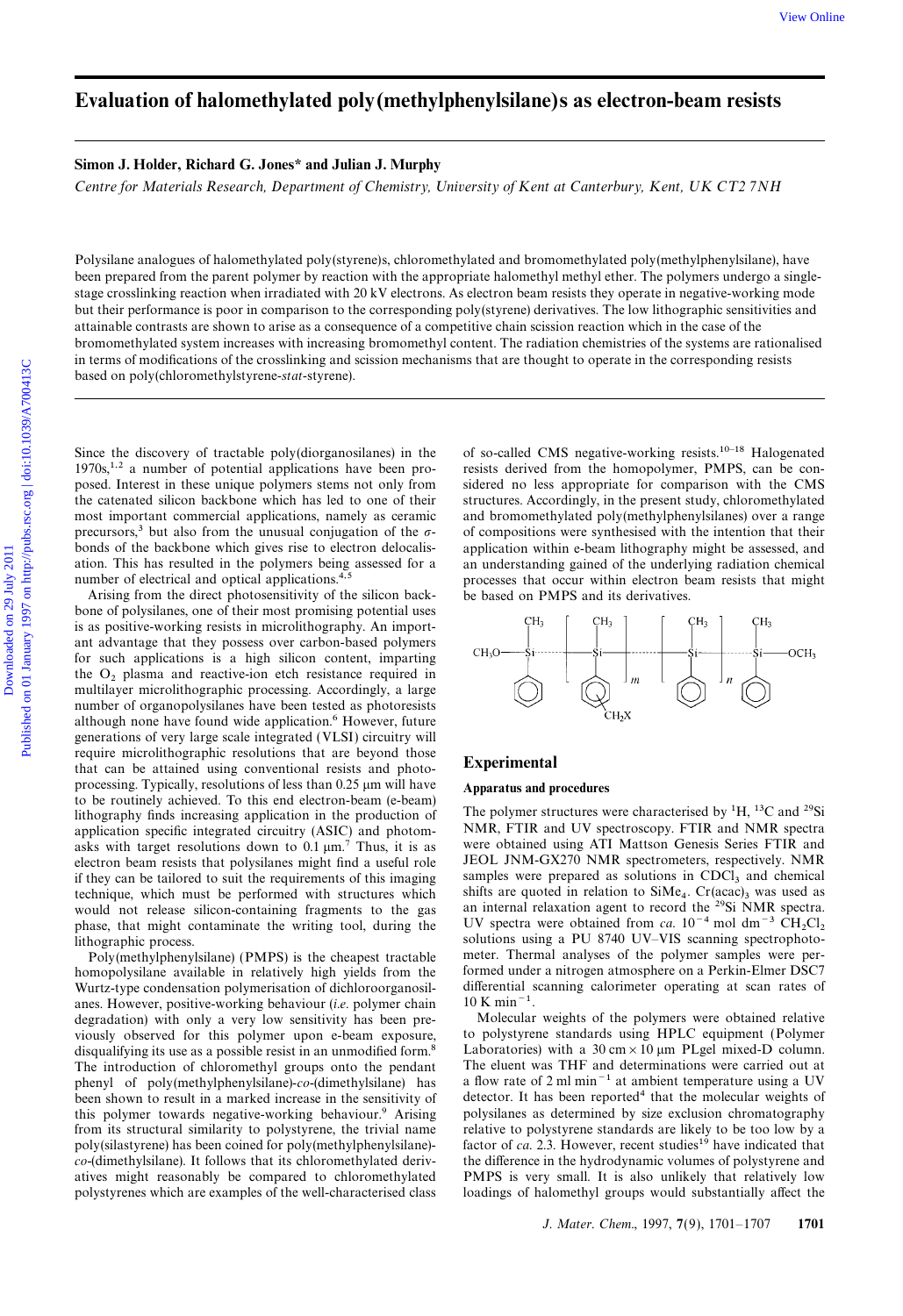chromatography are sufficiently accurate for the purposes of ation reaction mixtures taken at various times during extended the present study. The polymer structural and thermal parameters are polymer structural and thermal parameters are

Resist solutions were formulated by dissolving the copoly- given in Table 1. mers in chlorobenzene to produce 20% w/v solutions. The solutions were filtered through 0.5 um Millipore filters and BPMPS spun directly onto 3 inch silicon wafers using a Headway EC-<br>101 spinner and prebaked at  $120^{\circ}$ C for 30 min to produce Of a produce (br s, ClCH<sub>2</sub>), 6.0–7.7 (br m, CH<sub>3</sub>Si), 3.0 (br m, CH<sub>3</sub>O), 4.3<br>
101 spinner and prebaked at 120 °C for 30 min to produce<br>
good quality uniform films with a thickness of approximately<br>  $\frac{-7.5}{-7.5}$ , −6.9  $\begin{array}{r} \text{Down. Exposure was performed using a Cambridge Instruments} \\ \text{H, B, 50.5 (s)} \end{array}$   $\begin{array}{r} -7.5, -6.9, -6.0 \text{ (br m, CH<sub>3</sub>Si), 33.5 (s, CH<sub>2</sub>Br), 50.5 (s, CH<sub>3</sub>Br), 50.5 (s, CH<sub>3</sub>Br), 50.5 (s, CH<sub>3</sub>Br), 50.5 (s, CH<sub>3</sub>Br), 50.5 (s, CH<sub>3</sub>Br), 50.5 (s, CH<sub>3</sub>Br), 50.5 (s, CH<$ EBMF-10.5 electron beam lithography tool operating at 20 kV<br>accelerating potential. Development was accomplished by<br>immersing a wafer fragment in methyl isobutyl ketone (MIBK)<br>for 60 s, followed by a 30 s rinse in isoprop for 60 s, followed by a 30 s rinse in isopropyl alcohol (IPA).<br>
This development procedure was not optimised but was chosen<br>
to follow established practice for the corresponding halomethy-<br>
Lated notice was chosen to foll lated poly(styrene) resists.<sup>15,16</sup> Developed wafers were dried in<br>a filtered stream of nitrogen. Film thickness measurements<br>before and efter a measurements between the major a Management (5700), 279 (3800), 341 (7900). a filtered stream of nitrogen. Film thickness measurements before and after exposure were taken using a Nanospec/AFT 210 film thickness system. Sensitivities were estimated as the dose corresponding to 50% thickness remaining after develop-<br>CPMPS ment  $(D_n^{0.5})$ . All resist thicknesses were normalised to the  $\delta$ original spun thickness. Lithographic contrasts  $(y)$  were calculated from  $D_n^{0.5}$  and the gel dose  $(D_n)$ 

$$
\gamma = 1/ [2 \log (D_n^{0.5}/D_n^{0}) ] \tag{1}
$$

using freshly prepared sodium sand in refluxing diethyl ether in the presence of 15-crown-5.<sup>20</sup> Fractionation of PMPS was **Results** accomplished by washing the broad distribution polymer that accomplished by washing the broad distribution polymer that **Polymer structure and thermal characterisation** is initially prepared with *n*-hexane. Halomethylations of unfractionated PMPS samples were carried out in accordance with We have previously reported that the halomethylation of published procedures.<sup>21</sup> Based on the composition range ident-<br>ified as being optimal for the lithographic performance of tial degradation of the polysilane backbone as evidenced by poly(styrene-stat-chloromethylstyrene), the extents of halome-<br>thylation were targeted within the range 15 to 40%. The homopolymer PMPS 1 was prepared by the direct reaction of although it must be emphasised that no conclusive evidence

bromomethylated PMPS and chloromethylated PMPS of alkyl peaks in the region  $\delta$  2.0 to 0.5 can be observed in the samples. BPMPS and CPMPS respectively. BPMPS 1 and <sup>1</sup>H NMR spectrum. These are presumed to arise from end samples, BPMPS and CPMPS respectively. BPMPS 1 and

hydrodynamic volume of the PMPS. Accordingly, it is assumed different from the remaining halomethylated polymers. Both that the molecular weights as determined by size exclusion series of copolymers were isolated from samp series of copolymers were isolated from samples of halomethyl-

 $_{\text{H}}$ (CDCl<sub>3</sub>) – 1.1 to 0.6 (vbr m, CH<sub>3</sub>Si), 3.0 (br m, CH<sub>3</sub>  $-7.5, -6.9, -6.0$  (br m, CH<sub>3</sub>Si), 33.5 (s, CH<sub>2</sub>Br), 50.5 (s,

 $_{\text{H}}$ (CDCl<sub>3</sub>) – 1.2 to 0.6 (vbr m, CH<sub>3</sub>Si), 3.0 (br m, CH<sub>3</sub>O), 4.4 ), 6.0–7.6 (br m, aromatic).  $\delta_c(CDCl_3)$  –8.0, 0) using eqn. (1).  $-7.3$ ,  $-6.8$ ,  $-5.9$  (br m, CH<sub>3</sub>Si), 46.0 (s, CH<sub>2</sub>Cl), 50.6 (s, CH<sub>3</sub>O), 126.7, 134.3, 135.8 (m, aromatic).  $\delta_{Si}(\text{CDCl}_3)$  –41.0, 0)] (1)  $CH_3O$ , 126.7, 134.3, 135.8 (m, aromatic).  $\delta_{si}(CDCl_3) = 41.0$ ,<br>-39.9, -39.1 (br t, SiCH<sub>3</sub>Ph), 8.7 (s, SiOCH<sub>3</sub>).  $v_{max}(thin)$ film)/cm−1 3047, 3012, 2991 (C–H stretch, aromatic), 2958, 2893, 2868 (C–H stretch, aliphatic), 1427 (C–C ring stretch, Materials  $\text{Si-phenyl}$ ), 1394 (CH<sub>2</sub>Cl bend), 1259, 1246 (C–H bend, CH<sub>3</sub>Si), **Polymer syntheses and characterisation.** The PMPS samples<br>used for halomethylation were prepared from the Wurtz-type<br>reaction of distilled dichloromethylphenylsilane (Lancaster)<br>(Si-Si stretch).  $\lambda_{\text{max}}/\text{nm}$  ( $\varepsilon$ ) 2

tial degradation of the polysilane backbone as evidenced by corresponding copolymers of the CMS series of resists such as size exclusion chromatography.<sup>21,22</sup> This probably occurs via the mechanisms outlined in Scheme 1, as both the  $SnCl<sub>4</sub>$  and the halomethyl ethers have been observed to degrade polymers, dichloromethylphenylsilane with molten sodium in the absence for the formation of terminal  $SiCH_2X$  groups (X=Br or Cl) of a solvent. Fractionation of this sample by repeated Soxhlet has yet been obtained. However, when bromomethyl octyl extractions of the sample with hexane gave the fractionated ether is used in the bromomethylation reaction in place of homopolymer PMPS 2. bromomethyl ether, after several purifications of the product Representative spectroscopic data are given below for both by precipitation, washing and drying under vacuum, a number CPMPS 1 were prepared from PMPS samples that were capping of the polysilane chains by octyloxy groups, so provid-

DSC polymer  $M_{\rm w}$  $[PD]$  $CH<sub>2</sub>X$  (%)  $T_{\rm peak}/{\rm ^{\circ}C}$   $\qquad \ \ Q_{\rm peak}/J~{\rm g}^{-1}$  $D^{0.5}/μC$  cm<sup>−2</sup> γ  $G_{x}$  $G_{\rm s}$  $G_{\rm s}/G_{\rm x}$ PMPS1 51500 7.5 0  $a$  a  $>300$  -  $-$  -  $-$ PMPS2 3300 1.4 0  $a$  a  $\approx 300$  -  $-$  -  $-$ BPMPS1 15400 2.1 16 — —  $>300$  —  $0.32 \pm 0.03$   $0.66 \pm 0.09$  2.4 BPMPS2 14500 2.3 24 284 −240 135 1.2  $0.45 \pm 0.03$   $0.64 \pm 0.06$  1.4 BPMPS3 12600 2.2 33 295 −290 110 0.9  $0.71 \pm 0.02$   $0.93 \pm 0.03$  1.3 BPMPS4 9900 1.8 38 299 −350 86 0.8  $1.36 \pm 0.04$  0.98 $\pm 0.05$  0.72  $CPMPS1$  8000 2.4 23 269 − 86 137 1.5 0.85 $\pm$ 0.02 0.55 $\pm$ 0.04 0.65 CPMPS2 14300 2.1 32 303 −260 60 1.7  $0.62 \pm 0.02$  0.38 $\pm 0.04$  0.61 CPMPS3 13900 2.1 33 299 −305 55 1.9  $0.64 \pm 0.02$   $0.30 \pm 0.03$  0.47 CPMPS4 14000 1.9 39 310 −367 46 1.8  $0.83 \pm 0.03$  0.45 $\pm 0.04$  0.54

Table 1 Characterisation and lithographic parameters of the homo- and co-polysilanes studied

<sup>a</sup> No distinct peak attributable to melting or decomposition observed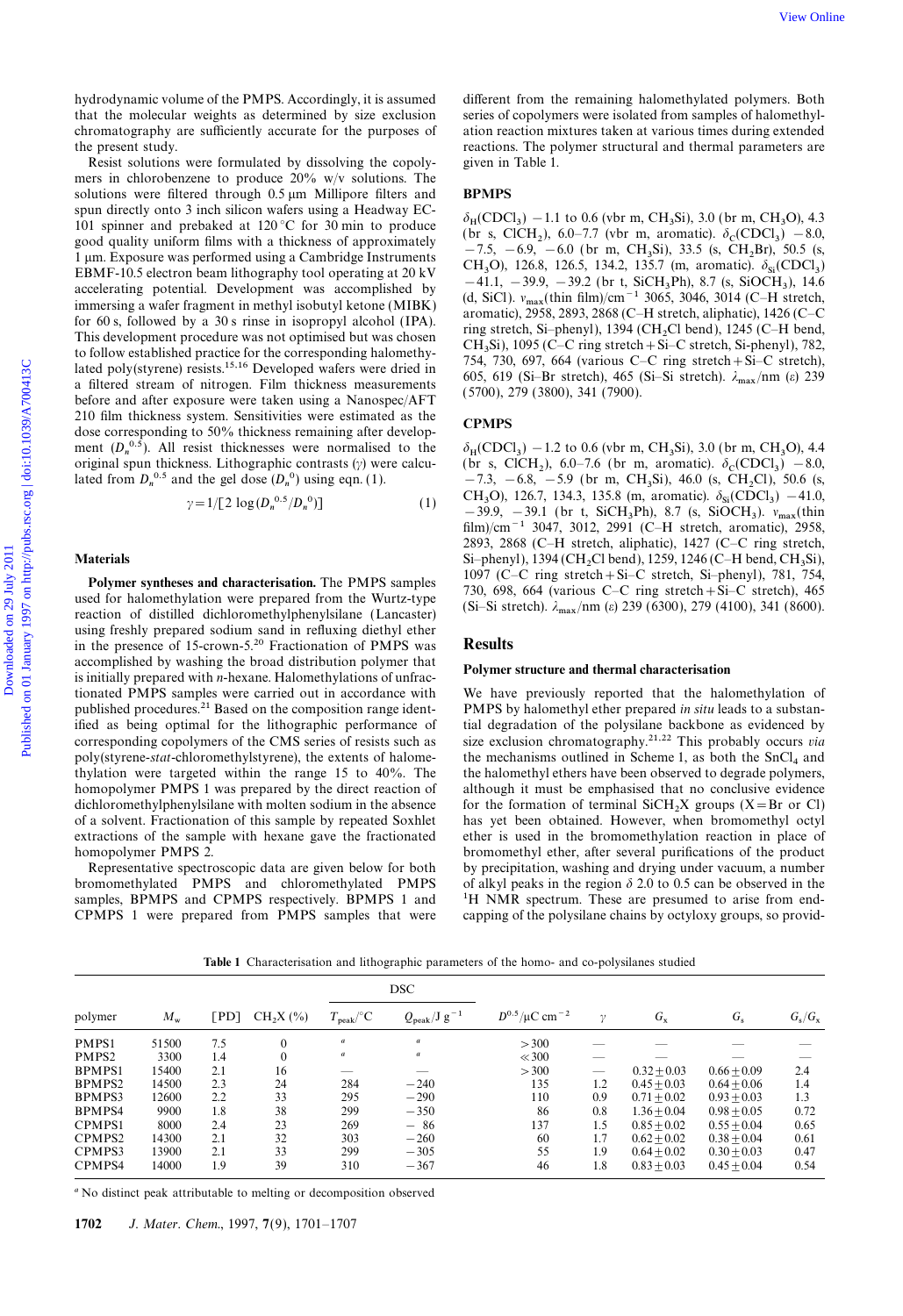

Scheme 1 Polymer degradation accompanying the halomethylation of PMPS

ing indirect evidence for the degradation mechanism given in Scheme  $1(a)$ . Peaks are always observed in the <sup>1</sup>H, <sup>13</sup>C and <sup>29</sup>Si NMR spectra corresponding to terminal methoxy groups and also, occasionally, for terminal SiCl groups, the latter most probably remaining from their incomplete conversion to methoxy groups during the isolation and purification of the precursor PMPS.

Contrary to an earlier explanation that these scission reactions occurred at randomly placed siloxy linkages in the polymer chain, it is now believed that they occur at points of conformational disorder that separate the otherwise extended  $\sigma$ -conjugated sequences<sup>23</sup> in PMPS which are known to be on average approximately 40 repeat units long.19

The extent of halomethylation was calculated from the Fig. 1 Representative contrast curves for PMPS: ( $\blacksquare$ ) PMPS 1,<br><sup>1</sup>H NMR spectra. For both the bromomethylated and chloro- unfractionated; ( $\spadesuit$ ) PMPS 2, fractionat methylated samples, a general increase in halomethyl content from XPMPS 1–4  $(X=Br \text{ or } Cl)$  is indicated by NMR spectroscopy. Two structural features that must be emphasised as being of relevance to the subsequent assessment of the copolymers for lithographic applications are as follows: (i) the NMR, FTIR and UV analyses confirm the copolymers to have the expected statistical structures; (ii) the main position of substitution by the halomethyl groups is the *para* position but previous studies<sup>21</sup> indicate that a small percentage are in the meta position.

Data from the thermal analysis of the copolymers are also given in Table 1. A broad exotherm was observed for all of the samples at temperatures in excess of  $250^{\circ}$ C. The peak temperatures and the energies of these transitions increase with increasing extent of halomethylation and they are accordingly attributed to thermally induced crosslinking processes. No similar exotherms were observed for the homopolymer samples **PMPS 1 and PMPS 2. Polymers for application as resists** Fig. 2 Representative contrast curves for halomethylated PMPS: ( $\bullet$ ) should be robust under the conditions of lithographic pro-BPMPS 3; ( $\bullet$ ) CPMPS 3 should be robust under the conditions of lithographic pro-

cessing. To this end, they should have glass transition temperatures in excess of 80 °C. Weak glass transition temperatures were observed at 113 °C for PMPS 1 and at 96 °C for PMPS 2. The difficulty of observing a glass transition temperature for PMPS has previously been noted, however our observations are in accordance with previous observations.<sup>24,25</sup> Even weaker thermal events were observed in the region 90–100 °C for some of the halomethylated polymers. It is therefore on this basis that the copolymers are considered to have thermal properties that are acceptable for application as resists. However, it must be stated that for the solutions in the casting solvent of the BPMPS series of polymers in particular, significant alterations to their molecular weight distributions were observed to occur over a period of days. This would be a most unattractive feature in the lithographic context.

### Lithographic assessments

Lithographic contrast curves for PMPS are shown in Fig. 1, and a representative pair of contrast curves for the copolymer systems are shown in Fig. 2. The lithographic parameters are listed in Table 1.

Unfractionated PMPS 1 displays positive-working behaviour with a very low sensitivity when exposed to the electron beam. Over the same dose range, the fractionated PMPS 2, which is of comparable molecular weight to the BPMPS and CPMPS samples, shows considerably less sensitivity to radiation-induced processes. In a recent study of the radiation chemistry of poly(cyclohexylmethylsilane) it was shown that two values for the radiation chemical yield for chain scission,  $G_s$ , could be determined.<sup>26</sup> For high and low molecular weight polymers the values were 17.4 and 1.8 respectively. This



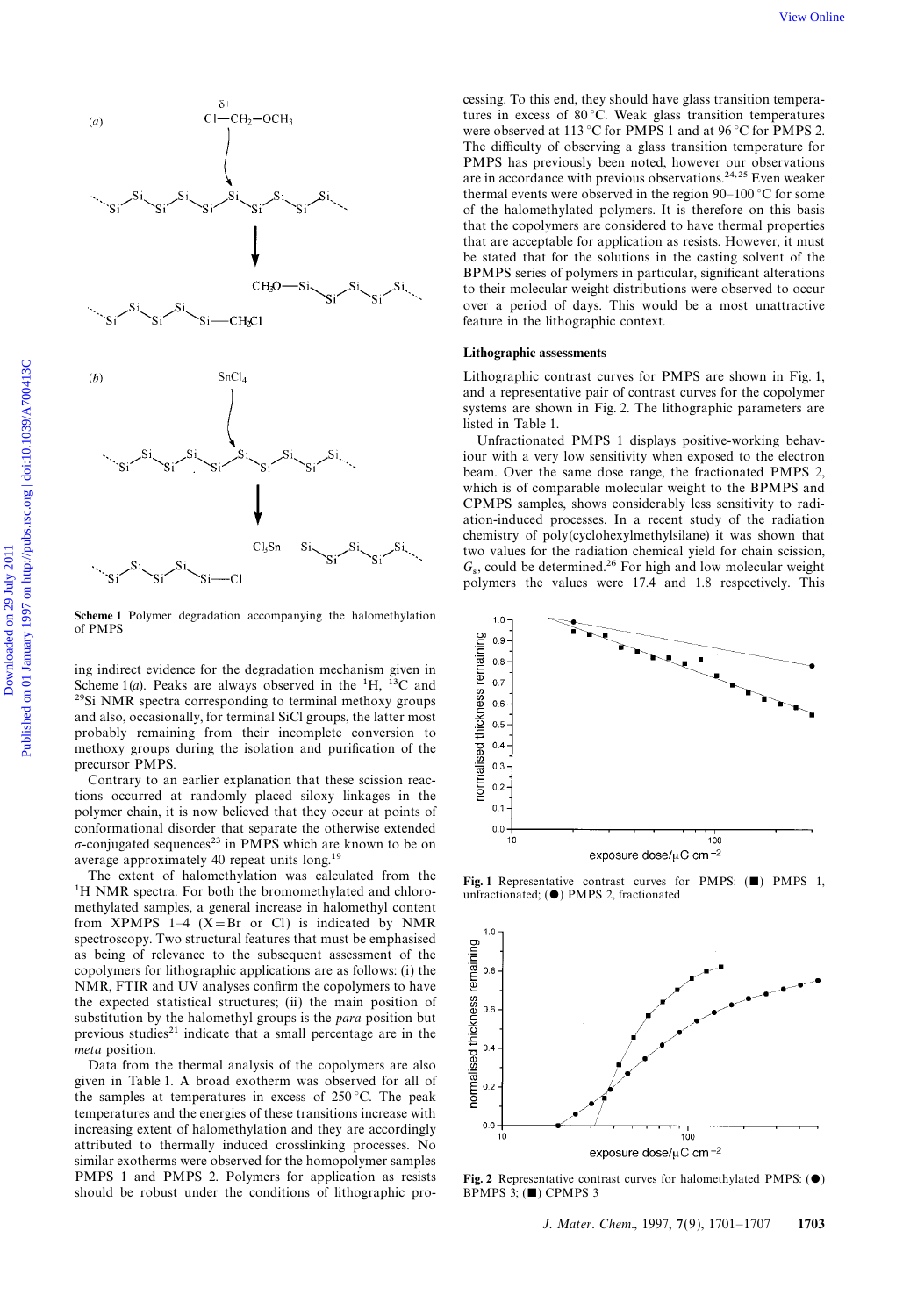observation accords with the observations of the present study of PMPS and the phenomenon is perhaps more general amongst polysilanes than has previously been recognised. The structures of the high and low molecular weight polysilanes, and in the present context the two PMPS samples, probably differ in one crucial respect. It is likely that the fractionated sample of low molecular weight consists of polymer molecules in which the silicon atoms tend to catenate in all-trans sequences, whilst the unfractionated polymer, which has a higher average molecular weight and a bimodal distribution, contains molecules in which the all-trans sequences are separated by some linkages that are gauche.<sup>27</sup> Such linkages continuously translate themselves along the high molecular weight polymer chain when they are in solution and they are considered to be points of weakness in the chain. It is proposed that in the solid state in which these gauche linkages are immobilised, they are then the positions that are most vulnerable to scission following electron transfer to the polymer chain such as might occur during irradiation.

In clear contrast to the positive-working PMPS samples, all the resists of the two copolymer series are negative-working. Although the lithographic sensitivities within each series increase with increasing halomethyl content, the contrasts are low, and are particularly poor for the BPMPS series. The sensitivity variations are to be expected given that the crosslinking sites in these systems are presumed to arise from the halomethyl groups (see Scheme 2) and that scission is expected to remain at a constant level irrespective of halomethyl content, therefore the greater the number of active sites the greater the extent of crosslinking for the same radiation doses. However, it is notable that the BPMPS systems respond more sluggishly than the CPMPS systems and that for both systems the curves tend to normalised thicknesses remaining of only 0.7 to 0.8. This is indicative of a radiation-induced chain scission competing with crosslinking. Furthermore, the contrast curves of Fig. 2 are for bromomethylated and chloromethylated PMPS systems of comparable loadings so it is clear that the replacement of the chloromethyl by bromomethyl groups results in a significantly decreased sensitivity. This is surprising, since the lower bond dissociation energy and the higher reactivity of the C–Br bond when compared with the C–Cl bond (average bond enthalpies at 25 °C of 285 and 339 kJ mol−1, respectively) would be expected to lead to higher lithographic sensitivities for the BPMPS systems. This observation would seem to indicate that the radiation chemistries of the two systems are not directly comparable.

A measure of the relative extents of crosslinking and chain scission can be obtained by plotting the lithographic data for the halomethylated, negative-working systems in accordance with the Charlesby–Pinner equation [eqn. (2)] for radiationinduced crosslinking of polymers with a most-probable (normal) molecular weight distribution.28 From the polydispersities shown in Table 1, the application of the equation is<br>  $\text{Scheme 2 Simple crosslinking mechanism for a halomethylated PMPS}$   $(X = Br \text{ or Cl})$ 

$$
s + \sqrt{s} = G_s / 2G_x + 9.65 \times 10^5 / M_w G_x r \tag{2}
$$

where s  $(=1-g)$  is the sol fraction in the exposed region, g values in Table 1 even approach this figure but neither are being the gel fraction and taken to be equal to the normalised they sufficiently low as to characterise a satisfactory negativethickness remaining after development,  $r$  is the absorbed working performance. Taken with the very low sensitivities radiation dose in Mrad and  $G_s$  and  $G_x$ radiation dose in Mrad and  $G_s$  and  $G_x$  are the radiation and poor contrast values, this signifies that on a number of chemical yields for chain scission and crosslinking, respectively. accounts these systems fail as pot

of Fig. 2 are plotted in accordance with eqn.  $(2)$ . A dose conversion factor of 2 Mrad cm<sup>2</sup>  $\mu$ C<sup>−1</sup> has been applied.<sup>29</sup> The isms in order to establish the reasons for the failure of the values of  $G_s$  and  $G_x$ polymers, are listed in Table 1 together with values of the ratio  $G_s/G_x$ . Values of  $G_s/G_x$ characterise a potential positive-working resist.30 None of the radiation-induced crosslinking.



accounts these systems fail as potentially useful electron beam In Fig. 3 the data points of the representative contrast curves resists. It is nonetheless worthwhile to rationalise the variations  $s$  and  $G_x$  values with possible radiation chemical mechanvalues of  $G_s$  and  $G_x$ , estimated from the slopes and intercepts halomethylated systems in the lithographic context, and to of these and similar plots for the remaining halomethylated serve that end the variations of the serve that end the variations of the  $G$  values with composition  $x = 0$  is represented for PMPS as it is appears from Fig. 1 that it does not undergo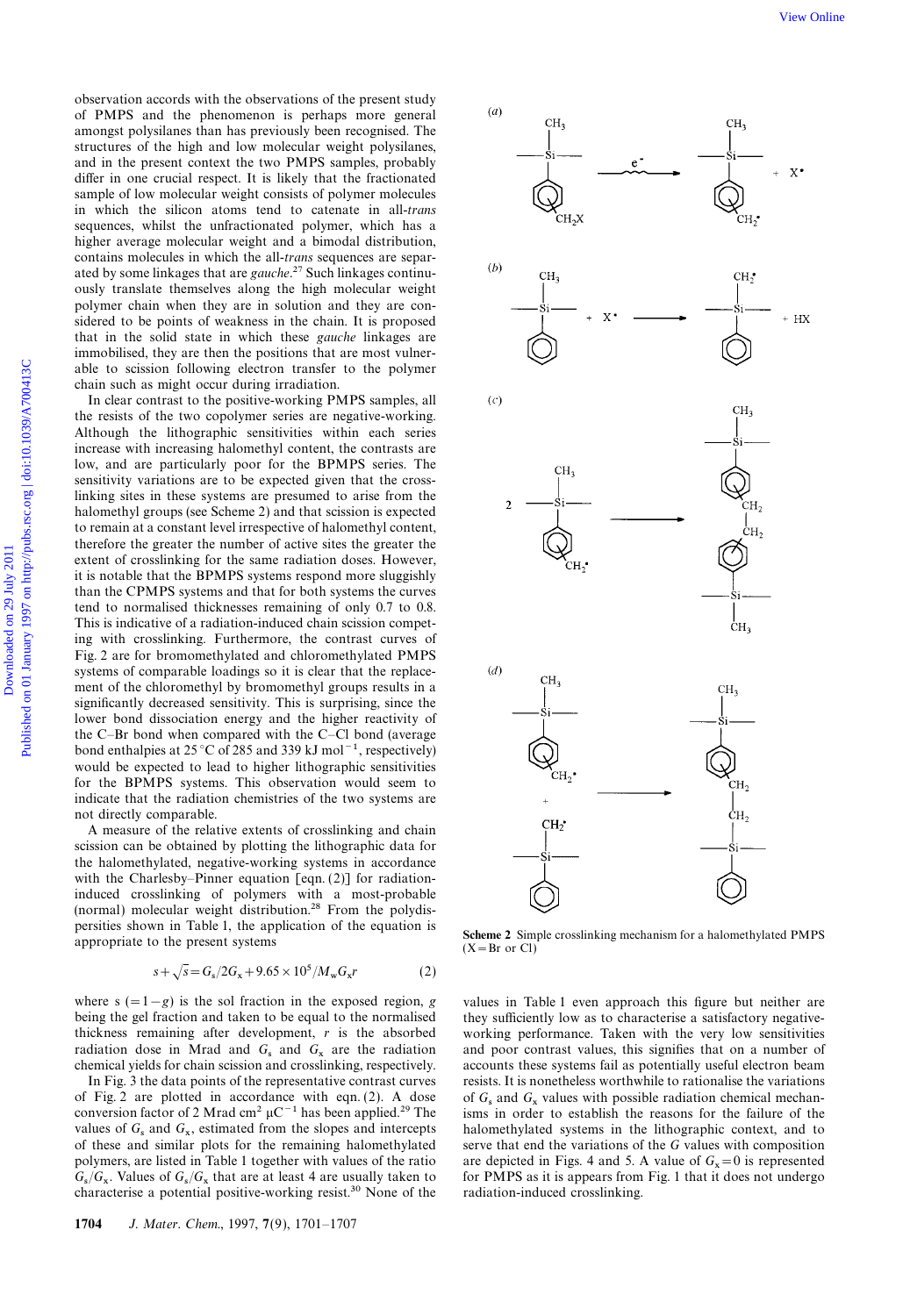



Fig. 4 Variation of the radiation chemical yields for  $(\bullet)$  scission  $(G_s)$ and ( $\blacksquare$ ) crosslinking ( $G_x$ ) with composition for CPMPS



Fig. 5 Variation of the radiation chemical yields for  $(\bullet)$  scission  $(G_s)$ and  $(\blacksquare)$  crosslinking  $(G_x)$ 

It has previously been shown for the CMS series of resists prepared by statistical copolymerisation of chlorostyrene or to become the dominant crosslinking reaction at high bromochloromethylstyrene with either styrene or methylstyrene, that methyl loadings. A possible mechanism is shown in Scheme 3 it is not uncommon for the variation of  $G_x$ to display both maximum and minimum values.<sup>31</sup> The maximum values of  $G_x$ (copolymers of vinyl benzyl chloride and a methylstyrene) are least 2 and they occur in copolymers with chlorine-containing monomer loadings of about  $30-40$  mol%, at which  $G_s$ effectively zero. Such variations of  $G_x$  with composition were respectively (ref. 28).

further shown to correlate with a concerted crosslinking reaction of either chain-centred or substituent-centred benzylic radicals which originated from a radiation-induced excited state charge transfer interaction, and evidence for the requisite intermediates was provided from pulse radiolysis studies. This mechanism was assumed to operate over and above the crosslinking mechanism that results from the combination of benzylic radicals formed directly through the radiation-induced scission of carbon–chlorine bonds. Whether or not the details of such processes are accepted, in all the systems studied the optimal values of  $G_x$  were found to correlate with copolymer compositions in which there are about 33% halogenated (electron accepting) substituents, the remaining substituents being non-halogenated and therefore electron-donating.

The  $G_x$  values of the CPMPS systems display similar variations with composition to those described above but they never attain values that compare favourably with those of the CMS systems. Although only a narrow band of composition Fig. 3 Charlesby–Pinner plots of the data taken from the contrast has been investigated, it is considered that the composition at the composition at the composition of a 30 mol% chloromethyl curves for BPMPS 3 ( $\bullet$ ) and loading, is sufficiently close to that found for the CMS systems as to allow the comparison. Within the composition range investigated, the variation of the  $G_s$  values with composition appears to follow the  $G_x$  values, a feature which might be taken as an indication that scission and crosslinking arise from similar intermediates. This is also the case for those CMS systems in which the two processes, when they occur, can be identified as stemming from chain centred benzylic radicals. It is not possible to identify analogous structures in the CPMPS systems and in the absence of data that are representative of a wider range of compositions it would be unwise to take either these comparisons or the analysis any further, other than to observe that chain scission in the chloromethylated systems is significantly more efficient than in the CMS systems.

There are three reasons why the radiation chemistry of the bromomethylated polymers would differ from that of the chloromethylated polymers: (i) the lesser electronegativity of bromine would not be as favourable as chlorine for excited state charge transfer interactions, (ii) with bromine being a heavier atom than chlorine and the C–Br bond being weaker than the C–Cl bond, there is an increased likelihood of direct scission of the carbon–halogen bond, and (iii) bromine atoms are significantly less reactive than chlorine atoms towards hydrogen atom abstraction.† The variation of G values with composition for the BPMPS system are indeed quite different from those of the CPMPS system, though the changes that occur within the narrow composition range investigated are again notable. Whereas both parameters apparently increase linearly up to about 30% bromomethyl content, thereafter  $G_x$ undergoes an extremely sharp increase. A  $\log_{10} G_x$  versus  $log_{10}[CH_2Br]$  plot is shown in Fig. 6 from which it is evident that, whereas  $G_x$  varies linearly with bromomethyl content at low values of the latter, at greater values the variation is of a higher order and appears, at the very least, to be in accordance with the square of the bromomethyl content. Any mechanism ) of radiation-induced crosslinking that is consistent with these observations requires a concerted reaction of increasing probability as the bromomethyl loading is increased. It would be **Discussion**<br>It has previously been shown for the CMS series of resists induced scission of carbon-bromine bonds and it would have in which  $P_{Br}$  represents a bromomethyl group in the polymer, D represents some kind of proximate association of bromomethyl groups such as a dimer, P is any repeat unit of the

 $-H \rightarrow HX + CH_3$ ; the values of  $\Delta H^{\circ}$  are estimated to be  $-4$  and  $-69$  kJ mol<sup>-1</sup> for bromine and chlorine respectively (ref. 28).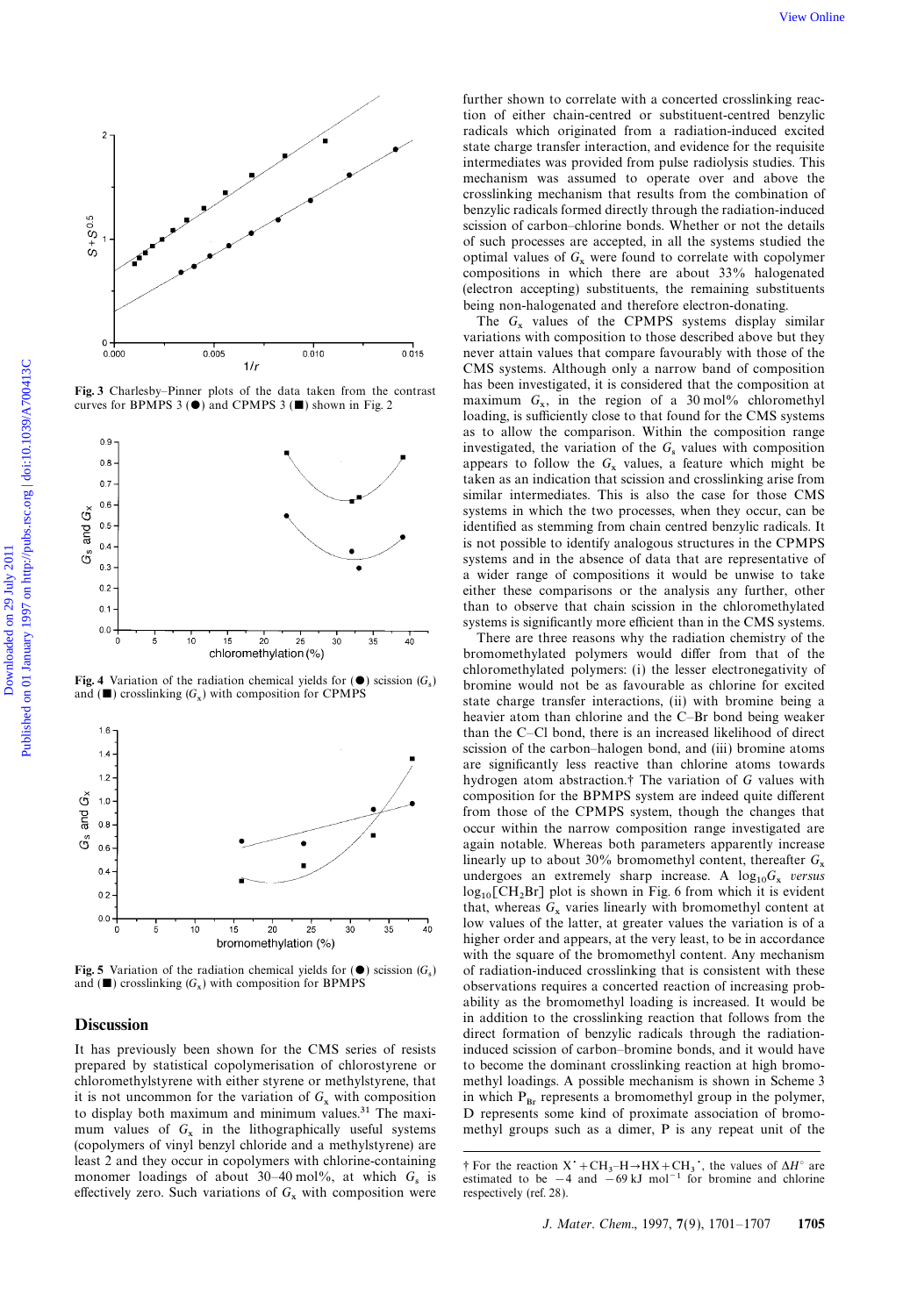

**Fig. 6** A log-log plot for the  $G_x$  data of Fig. 5

$$
2P_{Br} \xrightarrow{K} D
$$
  
\n
$$
P_{Br} \xrightarrow{G_1} R' + Br'
$$
  
\n
$$
D \xrightarrow{G_2} \text{crosslink} + Br_2
$$
  
\n
$$
P \xrightarrow{G_3} 2R_E
$$
  
\n
$$
Br + P \xrightarrow{k_1} \xrightarrow{K_2} R' + HBr
$$
  
\n
$$
R' + R' \xrightarrow{k_3} \text{crosslink}
$$

substituent methyl group of the polymer chain, and  $R<sub>E</sub>$  is a chain end-centred radical resulting from chain scissions. The natures of the other species represented are self evident, and working electron beam resists.  $G_1$ ,  $G_2$  and  $G_3$  are radiation chemical yields for the primary

Assuming stationary state conditions for all radical species, (J.J.M.) and of a Postdoctoral Research Fellowship (S.J.H.).<br>It follows that: We also gratefully acknowledge the assistance of Professor

$$
[Br^{\dagger}] = \frac{G_1 P_{Br}}{k_1 + k_2} \tag{3}
$$

so

$$
G_x = k_3 [\mathbf{R}^{\dagger}] + G_2 \mathbf{D} = G_1 \mathbf{P}_{\text{Br}} + k_2 [\mathbf{Br}^{\dagger}] \mathbf{P} + G_2 \mathbf{D} \qquad (4) \qquad \text{References}
$$

$$
=G_1\{1+k_1/(k_1+k_2)\}P_{Br}+G_2KP_{Br}^2\tag{5}
$$

$$
f_{\rm{max}}
$$

$$
G_{s}P = G_{3}P + k_{1} [Br^{*}] P = G_{3}P + \frac{k_{1}G_{1}P_{Br}P}{k_{1} + k_{2}}
$$
 (6)

$$
G_{\rm s} = G_3 + \frac{k_1 G_1 P_{\rm Br}}{k_1 + k_2} \tag{7}
$$

The requisite variations of  $G_x$  and  $G_s$  are represented in eqns. <sup>8</sup> S. J. Webb, Ph.D. Thesis, University of Kent, 1994.<br>9 T. Tada and T. Ushirogouchi, Solid State Technol. are represented in eqns. 9 T. Tada and T. Ushirogouchi, *Solid State Technol.*, 1989, 91.<br>5 and 7. At low bromomethyl loadings when the first term of 10 S. Imamura. T. Tamamura. K. Harada and S. Sugawara. J. eqn. 5 dominates,  $G_x$  is directly proportional to  $[P_{Br}]$ , but as  $Polym.$  Sci., 1982, 27, 937. the loading increases and the probability of bromomethyl 11 S. Imamura, T. Tamamura, K. Sukegawa, O. Kogura and sroups being in close proximity increases in accordance with S. Sugawara, J. Electrochem. Soc., 1984, 131, 112 groups being in close proximity increases, in accordance with observation the second term assumes a greater importance until it eventually dominates. Also in accordance with obser-<br>vation, eqn. 7 shows  $G_s$  varying linearly with  $P_{Br}$  and from the (ref. 32) whilst that of the C-H bond in Et-H is 410 kJ mol<sup>-1</sup> (ref. 33).

intercept of Fig. 5 the  $G_s$  value for PMPS can be estimated to be about 0.3.

Some of the reactions depicted in Scheme 3 are as likely to apply to the CPMPS series as to the BPMPS series of copolymers. The most notable of these is the halogen atom induced chain scission reaction. The apparent greater efficiency with which chain scissions occur in the BPMPS series can be attributed to the bromine atoms being ineffectual at abstracting hydrogen atoms from the methyl substituents of the polymer chain. Without this alternative reaction pathway the bromine atoms are bound to induce chain scissions, *i.e.*  $k_1 > k_2$ . As indicated above, hydrogen abstraction by chlorine atoms is significantly more exothermic so if chlorine atoms are formed within the CPMPS resists, they have the choice of two reaction pathways. It is reasonable to assume that in this case  $k_1 < k_2$ .

### Conclusion

It is evident that the halomethylated PMPS series of resists are more susceptible to chain scission than their polystyrene counterparts and this can be attributed to halogen atom attack on the polymer backbone in a reaction that is particular to the polysilanes. Chain scission in the CMS series of resists arises from a  $\beta$ -scission reaction following the abstraction of a main chain hydrogen atom from the substituted carbon atom. The polysilanes do not have main chain hydrogen atoms, but the Si–Si bond is weaker than the C–H bond‡ and is readily susceptible to radical attack. Furthermore, the halomethylated PMPS resists do not undergo crosslinking with comparable efficiency to the chloromethylated polystyrenes or poly(methylstyrene)s. For the CPMPS series, in which the effects of chain scission appear to be confined,  $G_x$  values of 0.8 would at best make them comparable to the chlorostyrene–methylstyrene Scheme 3 A representation of a possible mechanism for the radiation copolymer resists. Though greater values of  $G_x$  may well be chemistry of BPMPS accessible for the BPMPS series of resists at higher bromomethyl contents, not only would the enhanced chain scission reactions preclude their application in e-beam lithography, polymer chain, R is a substituent-centred benzylic radical or but so also would their shelf life. Notwithstanding the high<br>a radical formed by abstraction of a hydrogen atom from a silicon content which lends them a high r silicon content which lends them a high resistance under the conditions of oxygen reactive-ion etching, simple derivatives of PMPS are most unlikely to ever make useful negative-

processes represented.<br>Assuming stationary state conditions for all radical species, (IIM) and of a Postdoctoral Research Fellowship (SIH) We also gratefully acknowledge the assistance of Professor Ron Lawes and the staff of the Central Microstructure Facility of the Rutherford Appleton Laboratory, and in particular Mr Ejaz Huq, for facilitating the microlithographic evaluations.

- 1 K. S. Mazdyasni, R. West and L. D. David, J. Am. Chem. Soc., 1978, 61, 504.
- and 2 R. E. Trujillo, J. Organomet. Chem., 1980, 198, C27.<br>
<sup>2</sup> S. Yajima, J. Havashi and M. Omori, *Chem. Lett.*, 1
	- S. Yajima, J. Hayashi and M. Omori, Chem. Lett., 1975, 931.
	- 4 R. D. Miller and J. Michl, Chem. Rev., 1989, 89, 1359.<br>5 *Inorganic Polymers*, ed. J. E. Mark, H. R. Allcock Inorganic Polymers, ed. J. E. Mark, H. R. Allcock and R. West, Prentice-Hall, New Jersey, 1992, ch. 5, p. 186.
- so 6 R. D. Miller and G. M. Wallraf, Adv. Mater. Opt. Electron., 1994, 4, 95.
	- 7 D. R. Brambley, B. Martin and P. D. Prewett, Adv. Mater. Opt. Electron., 1994, 4, 55.<br>S. J. Webb, Ph.D. Thesis, University of Kent, 1994.
	-
	-
	- 10 S. Imamura, T. Tamamura, K. Harada and S. Sugawara, J. Appl. Polym. Sci., 1982, 27, 937.
	-

1706 J. Mater. Chem., 1997, 7(9), 1701-1707

 $Si-SiMe<sub>3</sub>$  is 337 kJ mol<sup>-1</sup> vation, eqn. 7 shows  $G_s$  varying linearly with P<sub>Br</sub> and from the (ref. 32) whilst that of the C–H bond in Et–H is 410 kJ mol<sup>-1</sup> (ref. 33).